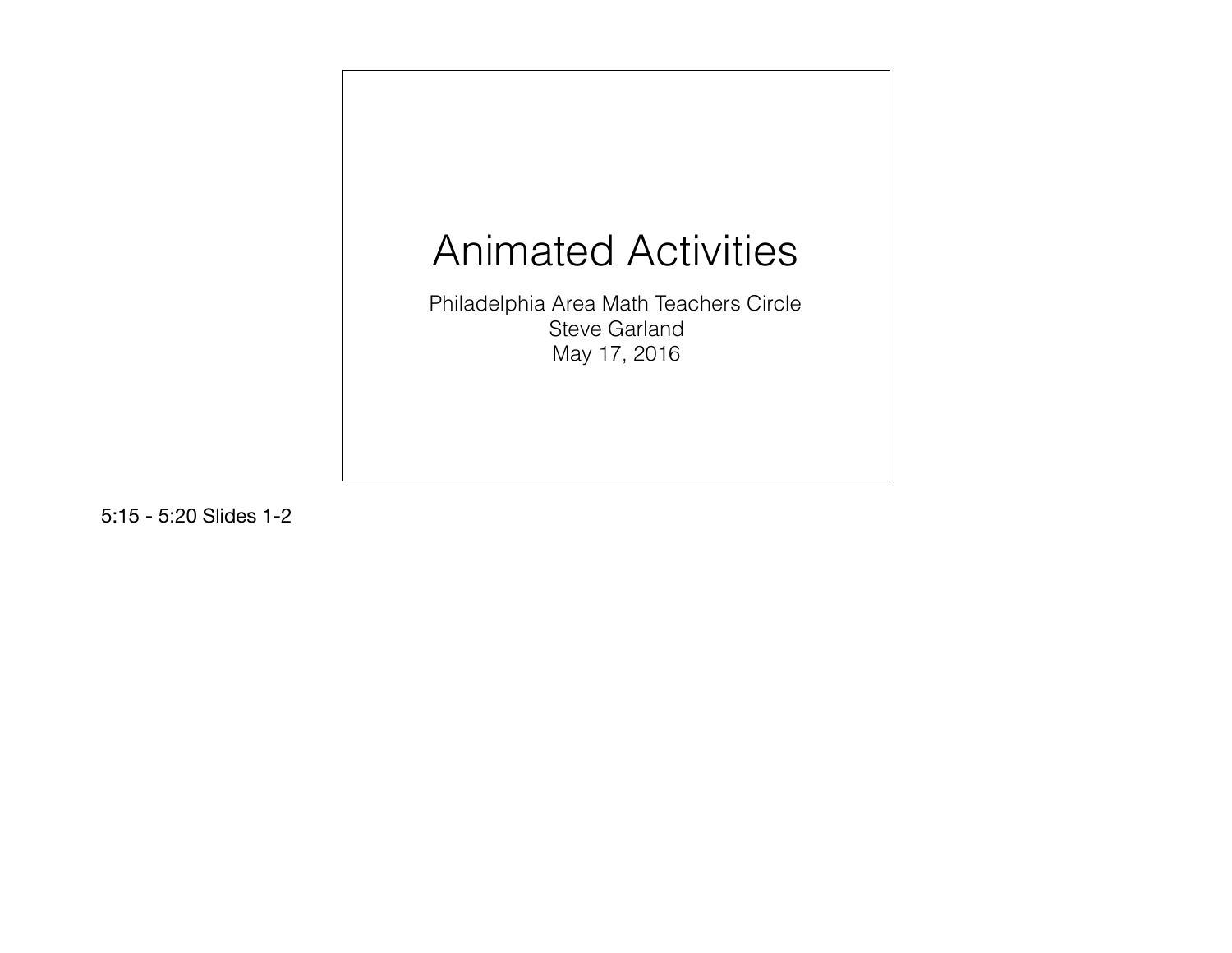# The Problem

- Teach the cat how to walk to the girl without bumping into the fire-eating dragon
- Using the Scratch visual programming system

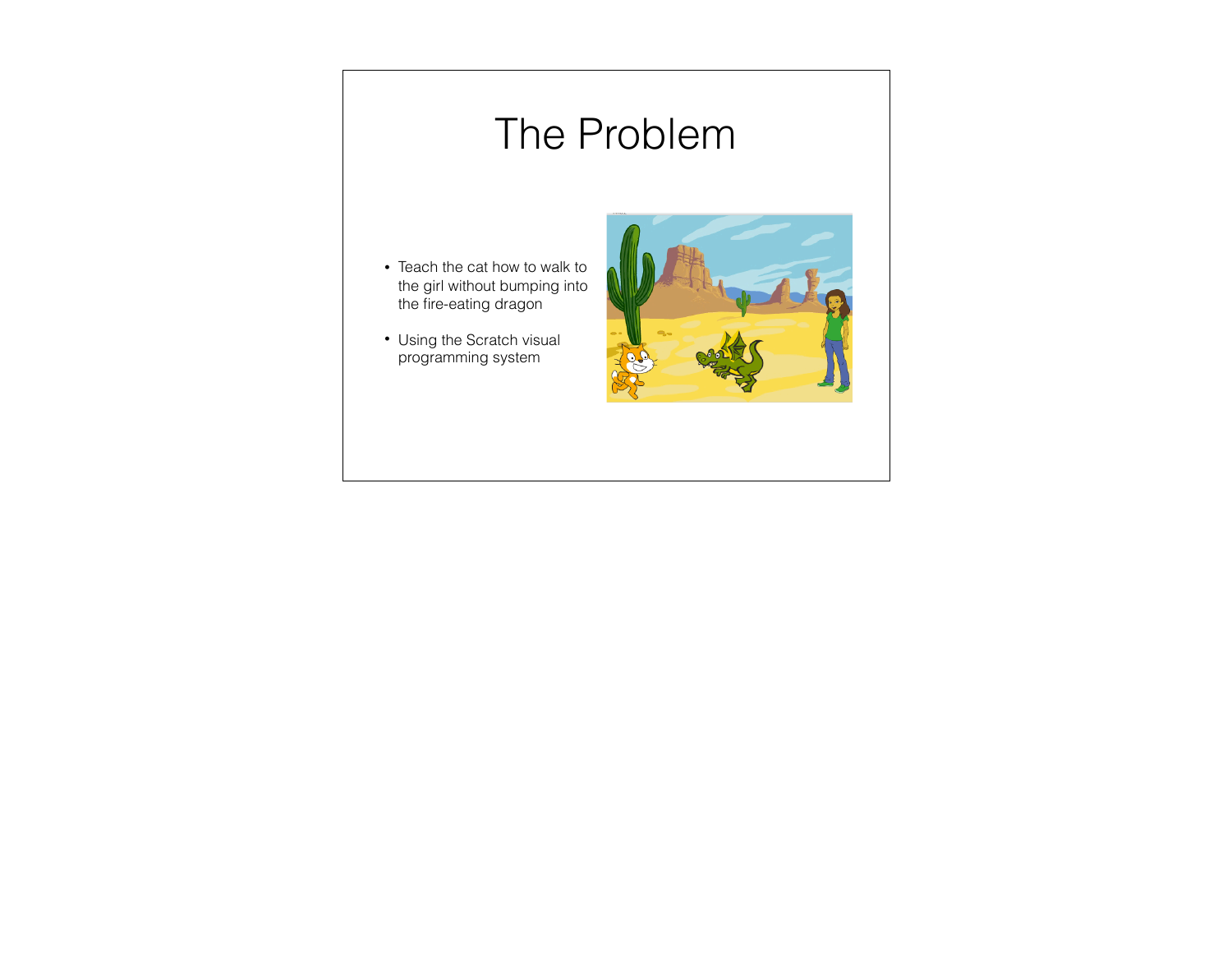

5:20 - 5:30 Slide 3 plus Scratch demonstration

Scratch: set desert backdrop, move cat below cactus, add Alex facing the cat Mathematical note: two ways to have Alex face the cat, rotation and reflection Coding: snap *point towards*, *set rotation style* blocks together *Sequence* is the first of three fundamental ways to specify the flow of control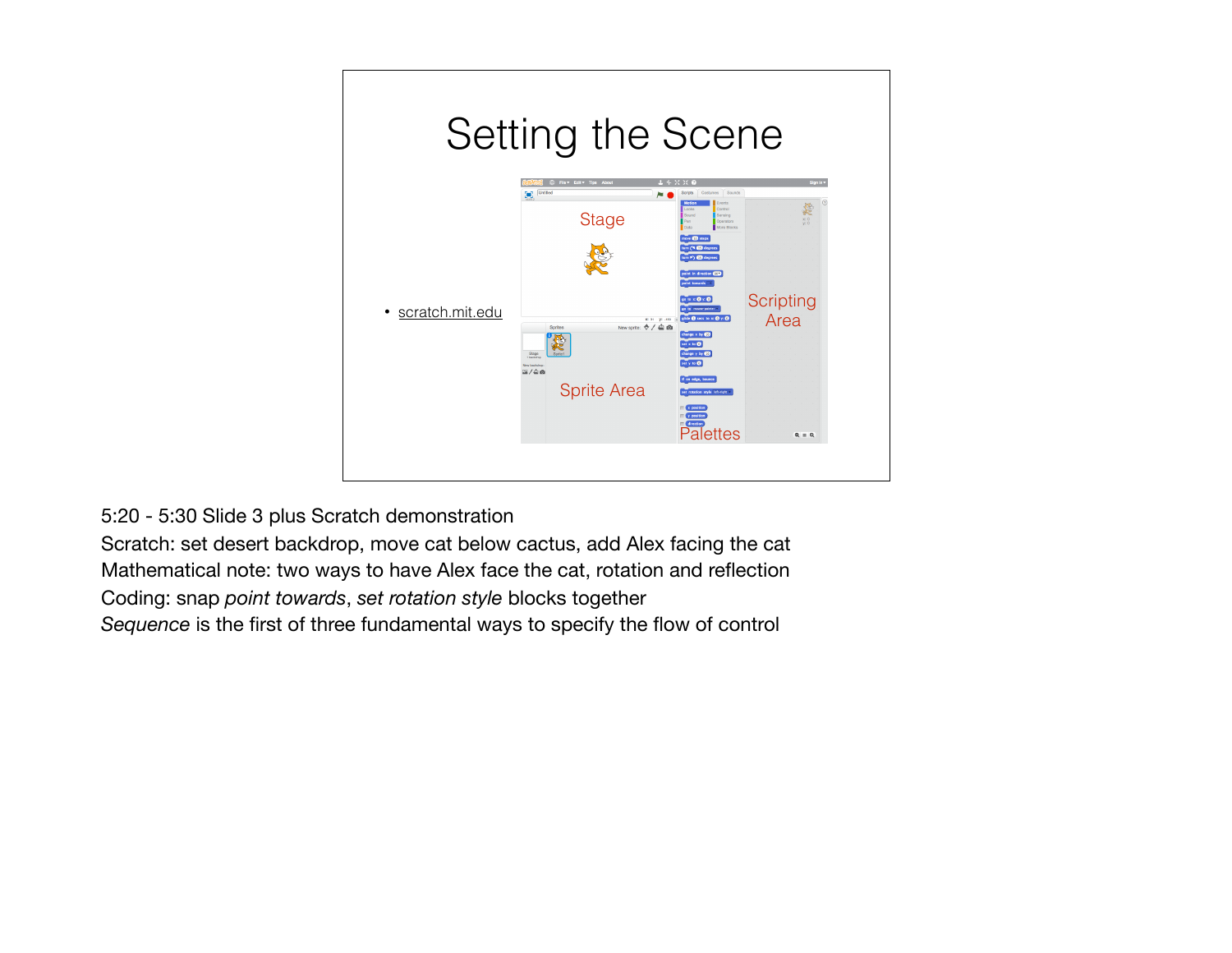# Warm-Up Exercise

• Teach the cat how to move to the girl

5:30 - 5:45 Slide 4: Warm-up exercise

Show slides 5-7 as participants work in pairs on exercise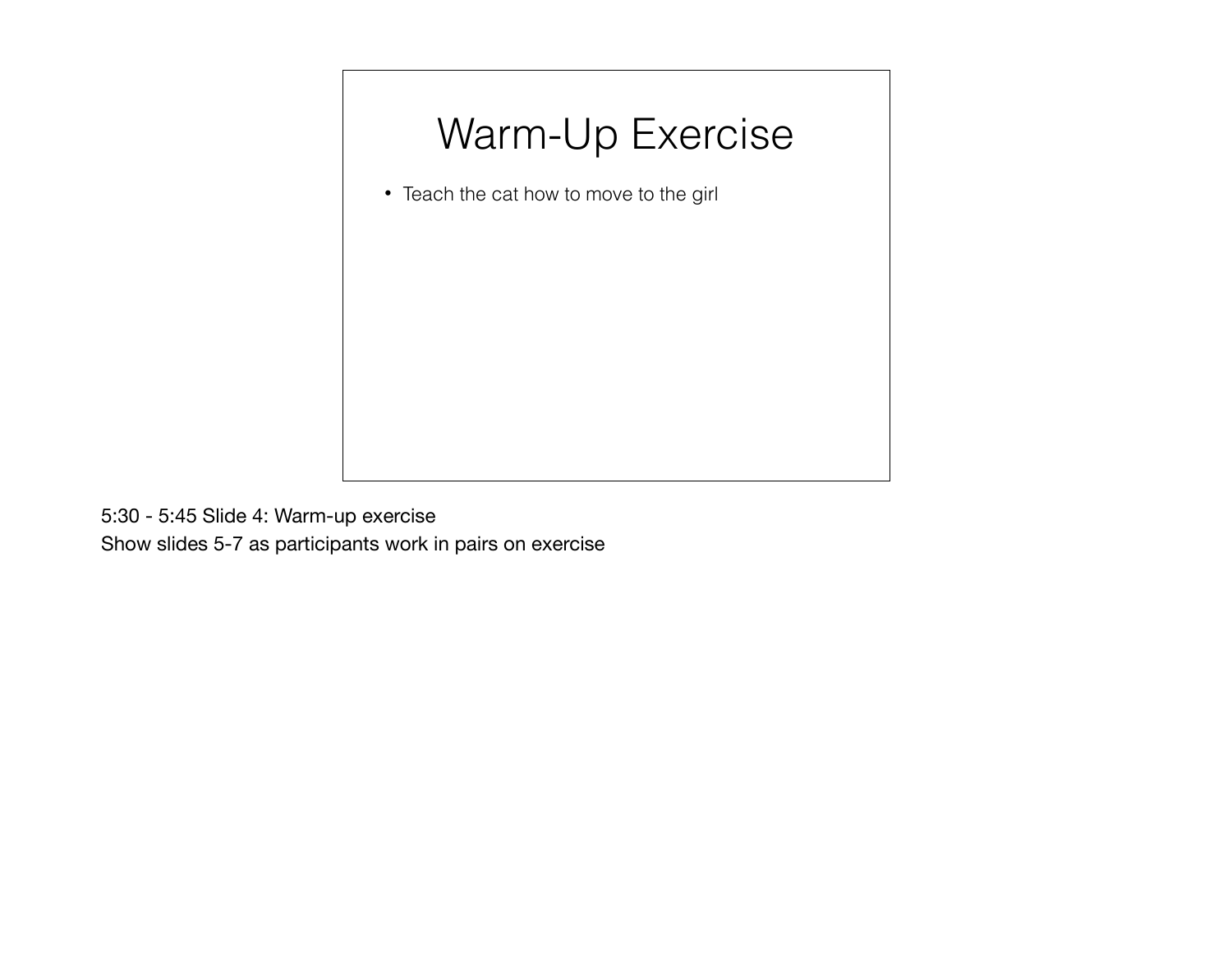# Warm-Up Exercise …

- Teach the cat how to move to the girl
- Make the cat appear to walk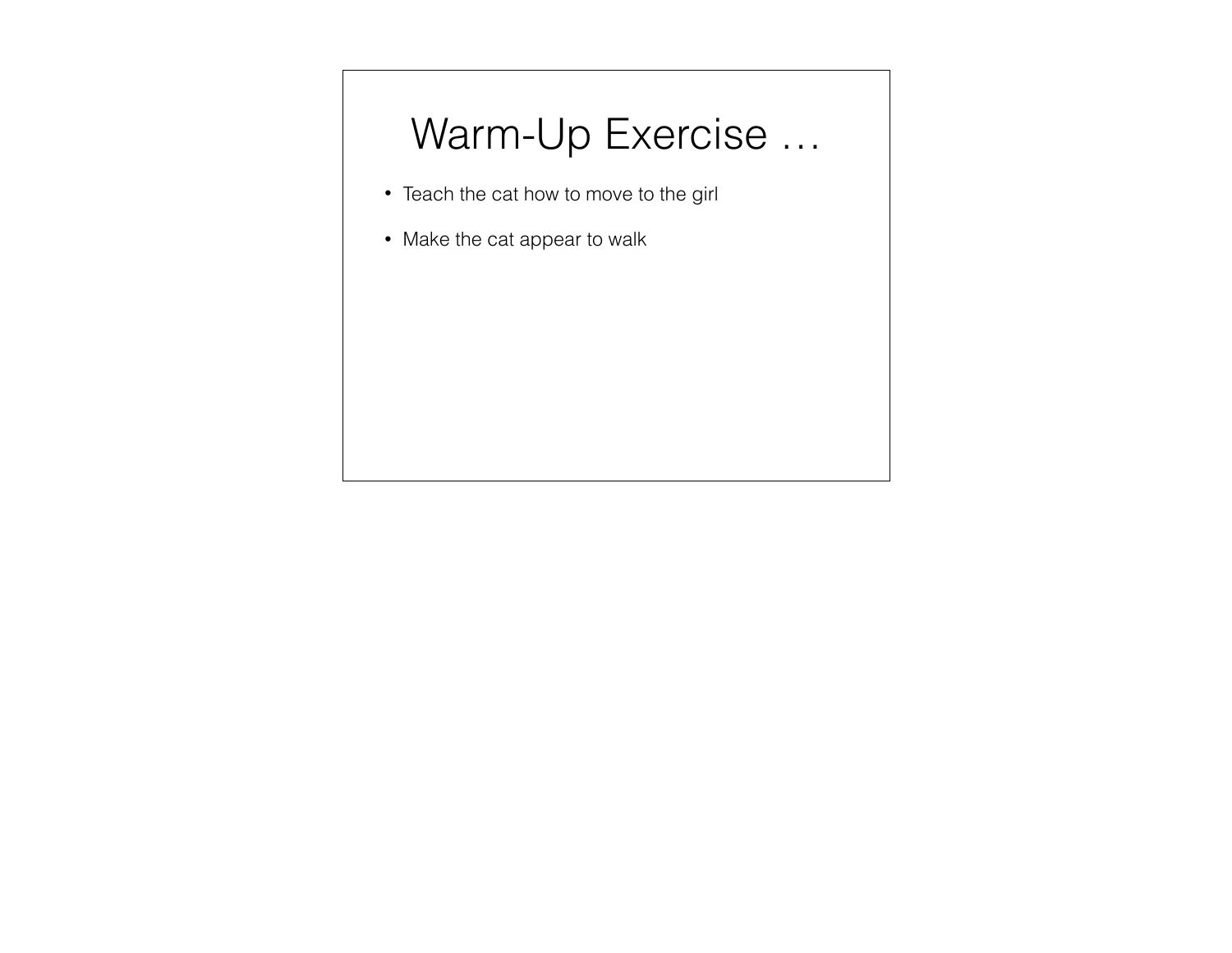# Warm-Up Exercise …

- Teach the cat how to move to the girl
- Make the cat appear to walk
- Make the cat start walking when you click it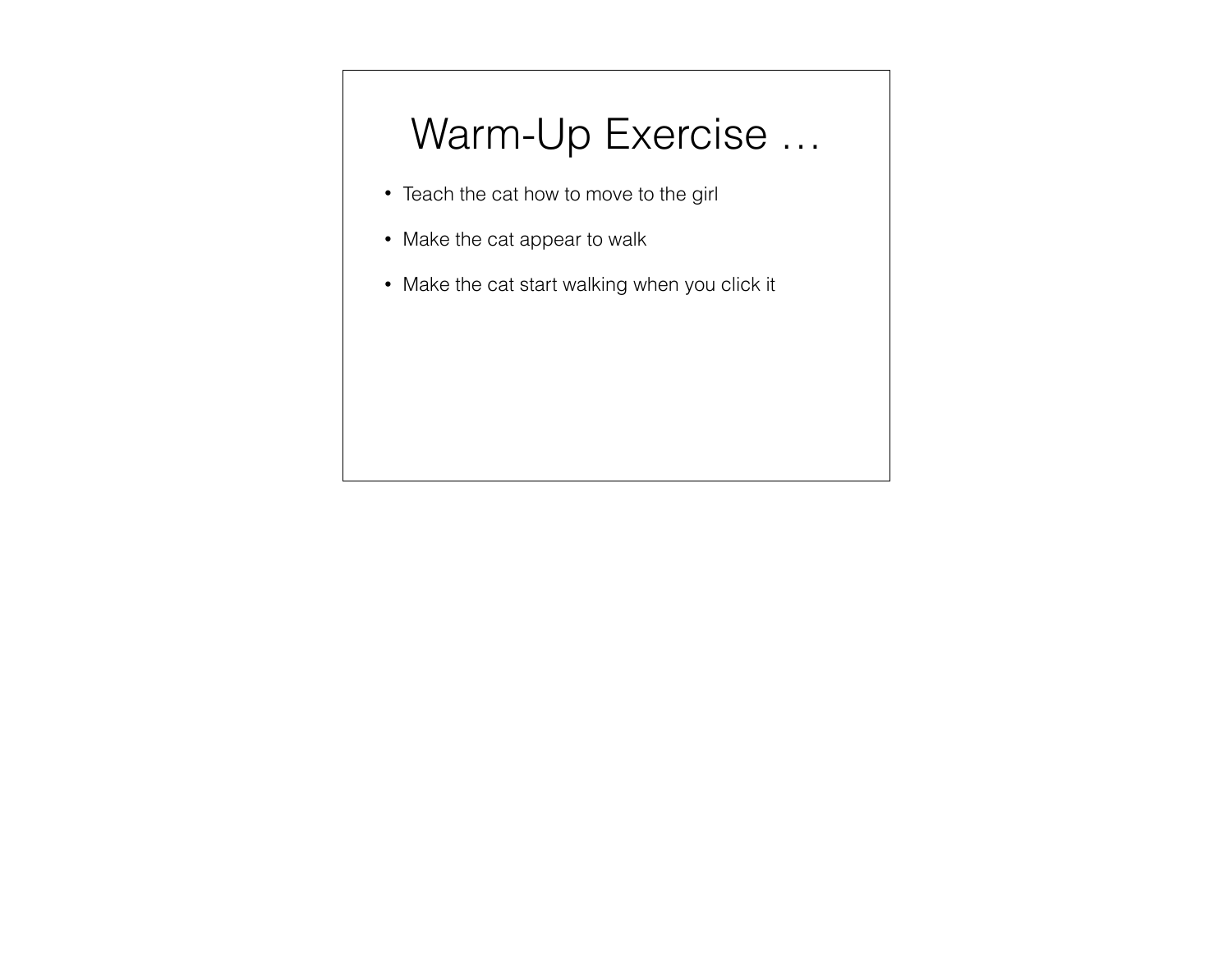# Warm-Up Exercise …

- Teach the cat how to move to the girl
- Make the cat appear to walk
- Make the cat start walking when you click it
- Don't depend on where the cat starts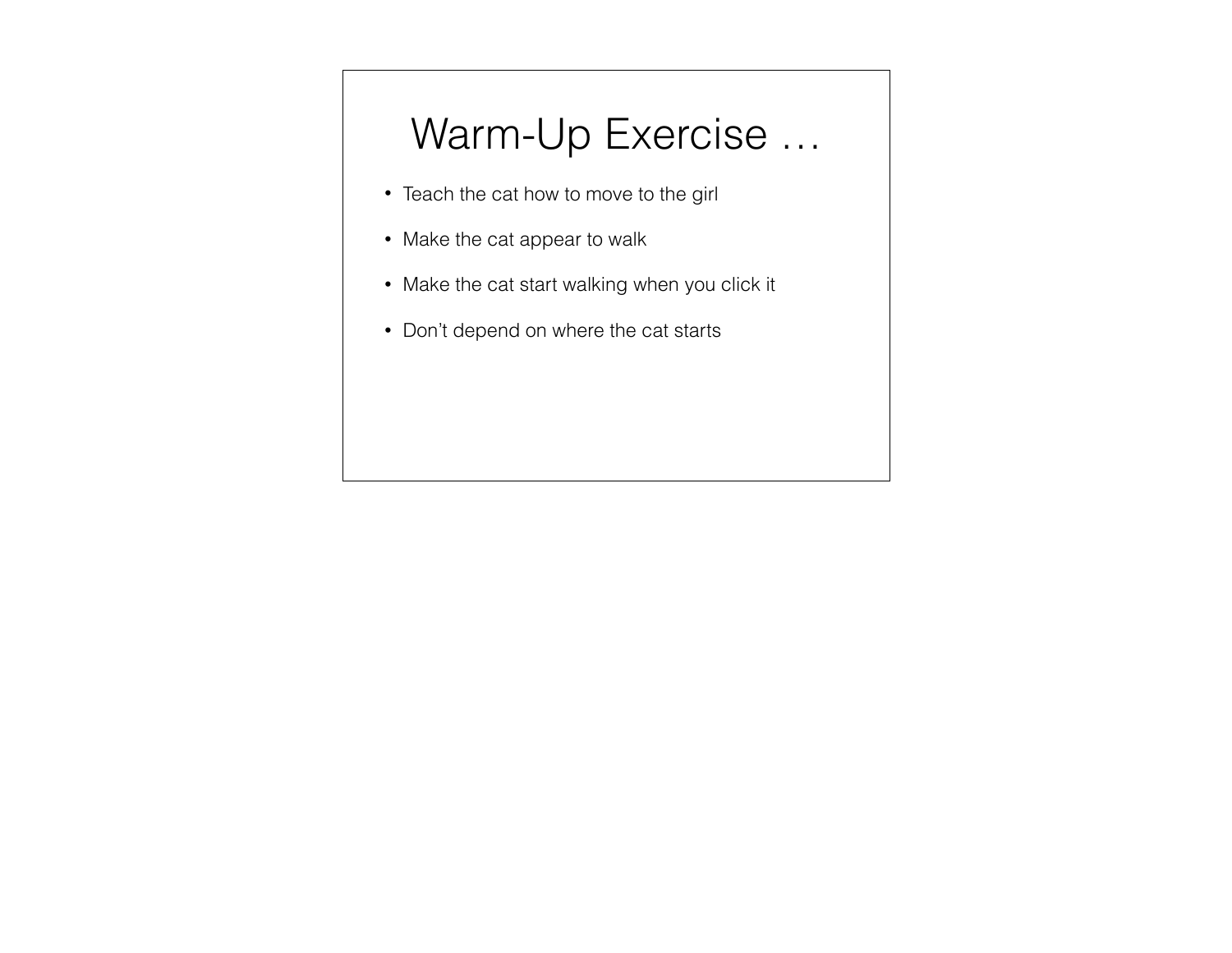

5:45 - 6:00 Debriefing 10 minutes: Project participants' solutions on the smart board 5 minutes: Slides 8-10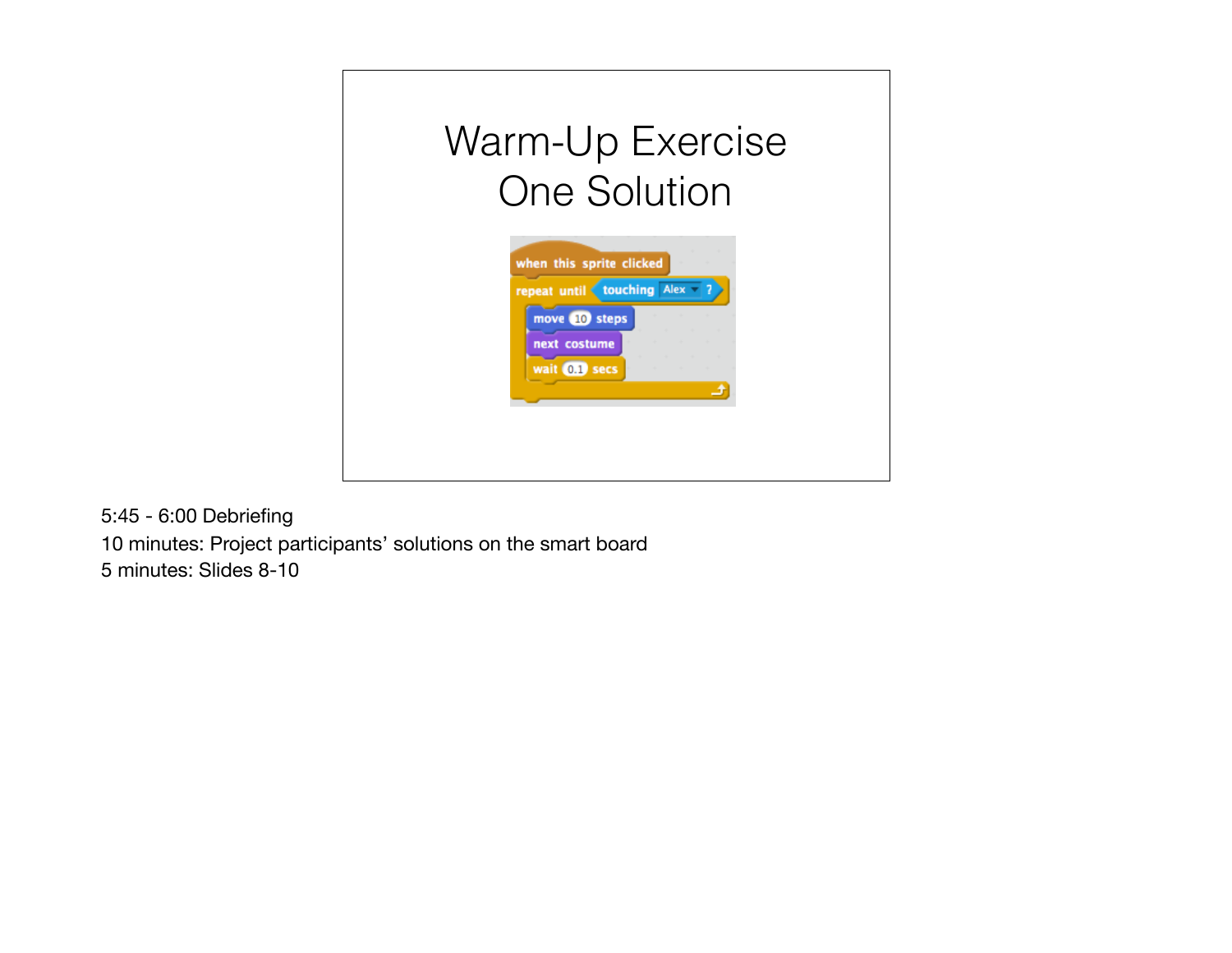### Basic Structures for Code

#### *Flow*

- Sequence (straight-line code)
- Choice (branching or conditional code)
- Repetition (loop)

Solution uses sequence and repetition Choice is coming soon!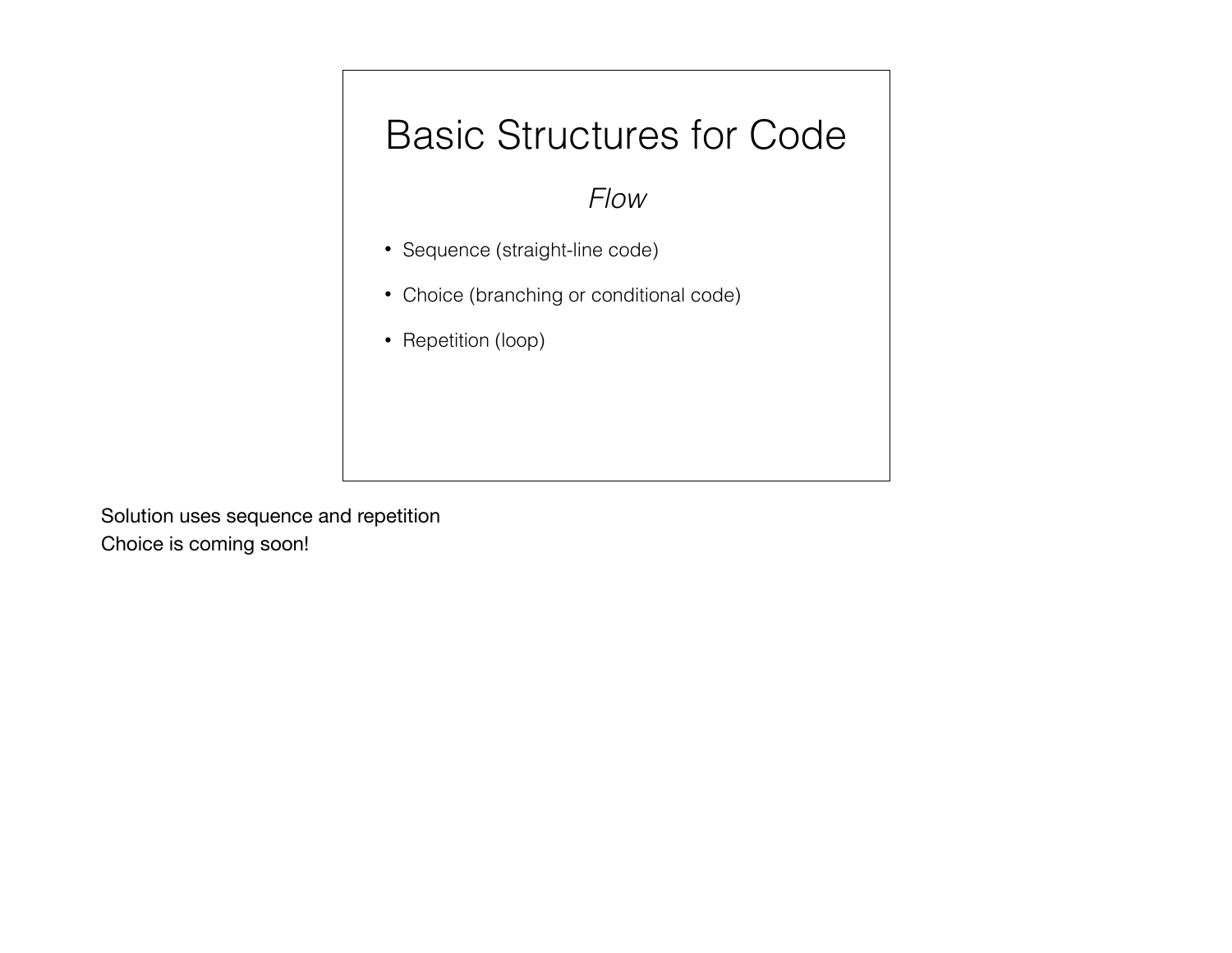

More later about another important structure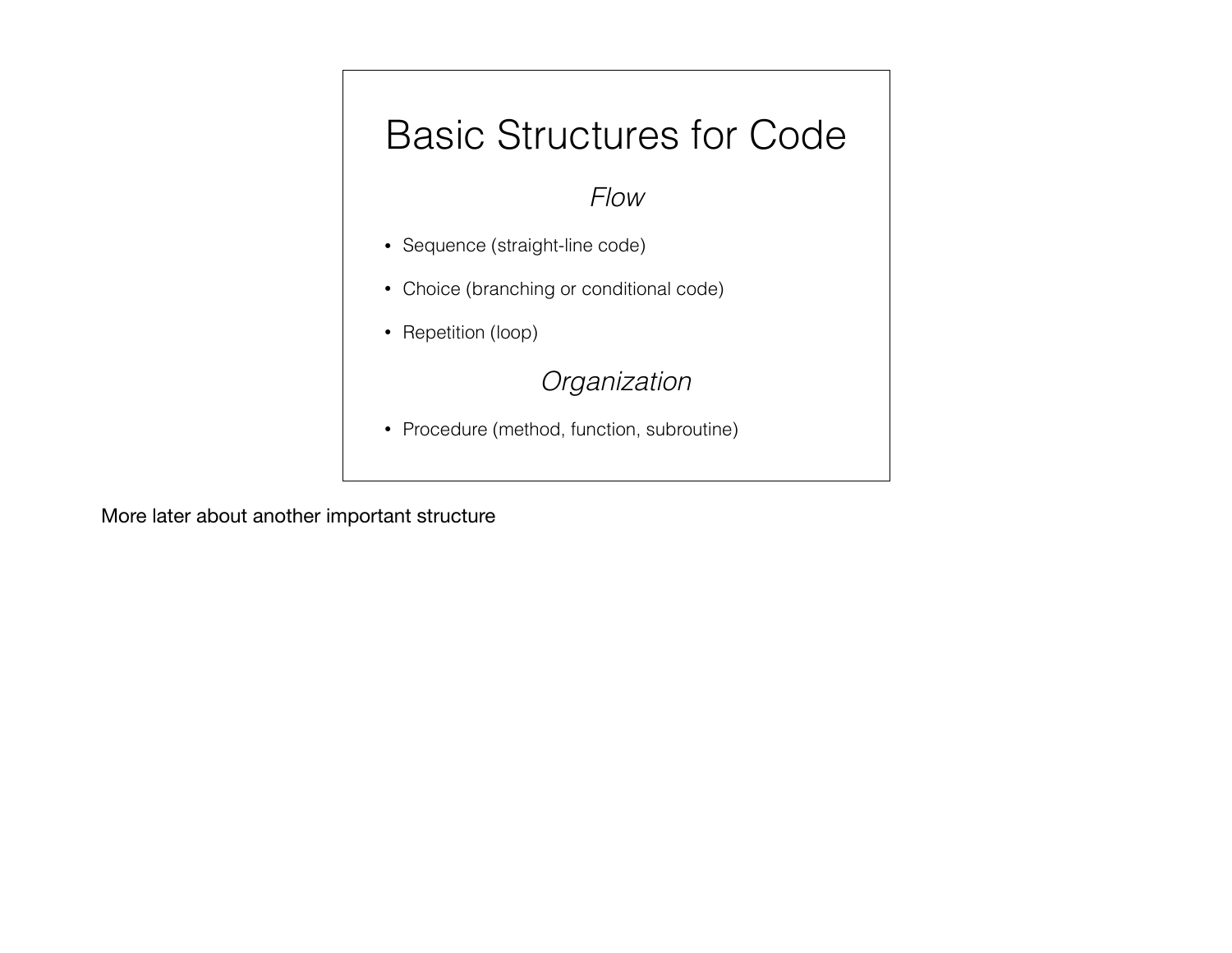

6:00 - 6:10 Slides 11-12, followed by brainstorming and Slide 13 Notice use of choice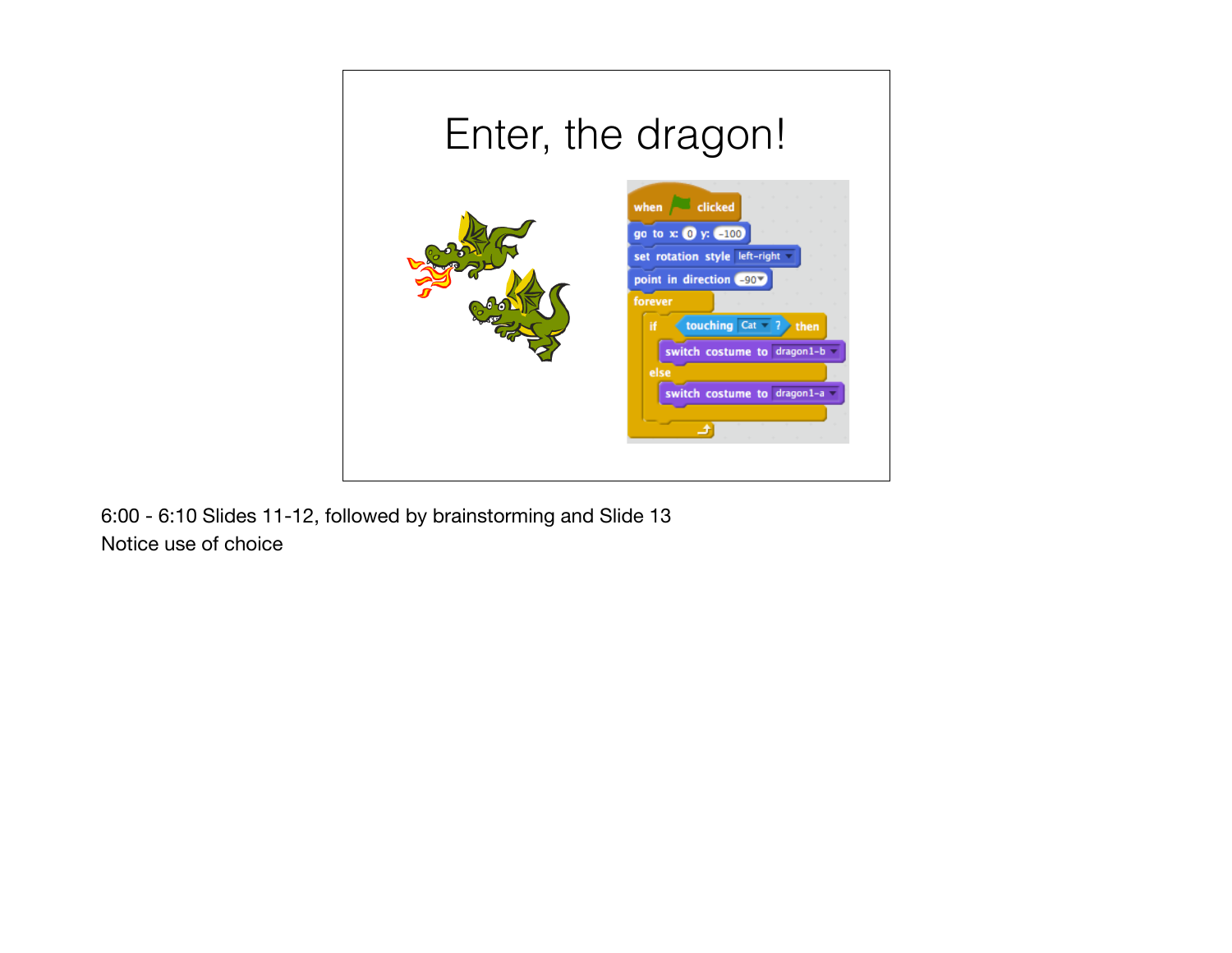# The Problem

- Teach the cat how to walk to the girl without bumping into the fire-eating dragon
- But how?

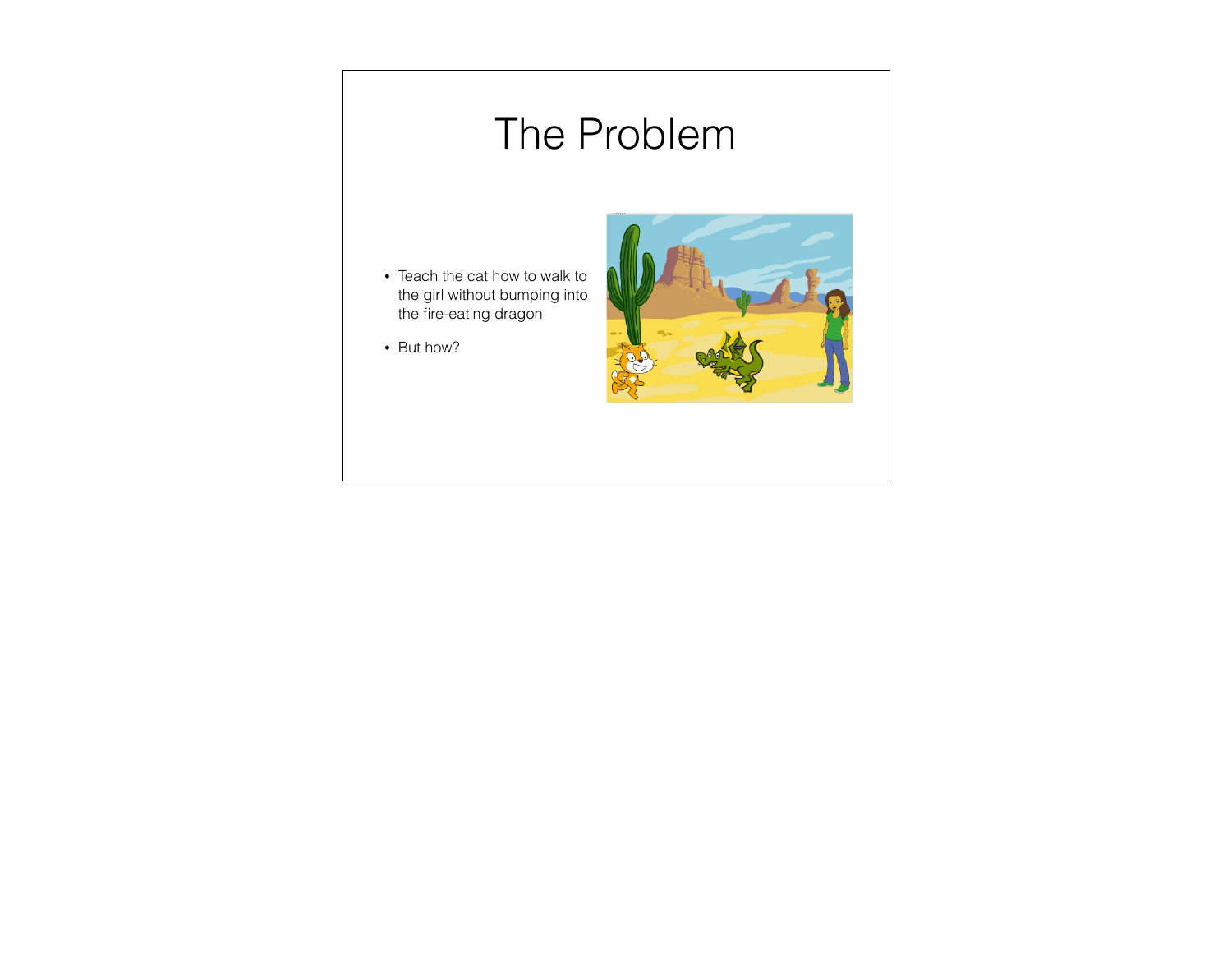# Some Things to Try

- Walk in a semicircle.
- Jump over the dragon.
- Bounce off the top of the screen.
- Hug the edges of the screen.
- ... and lots more!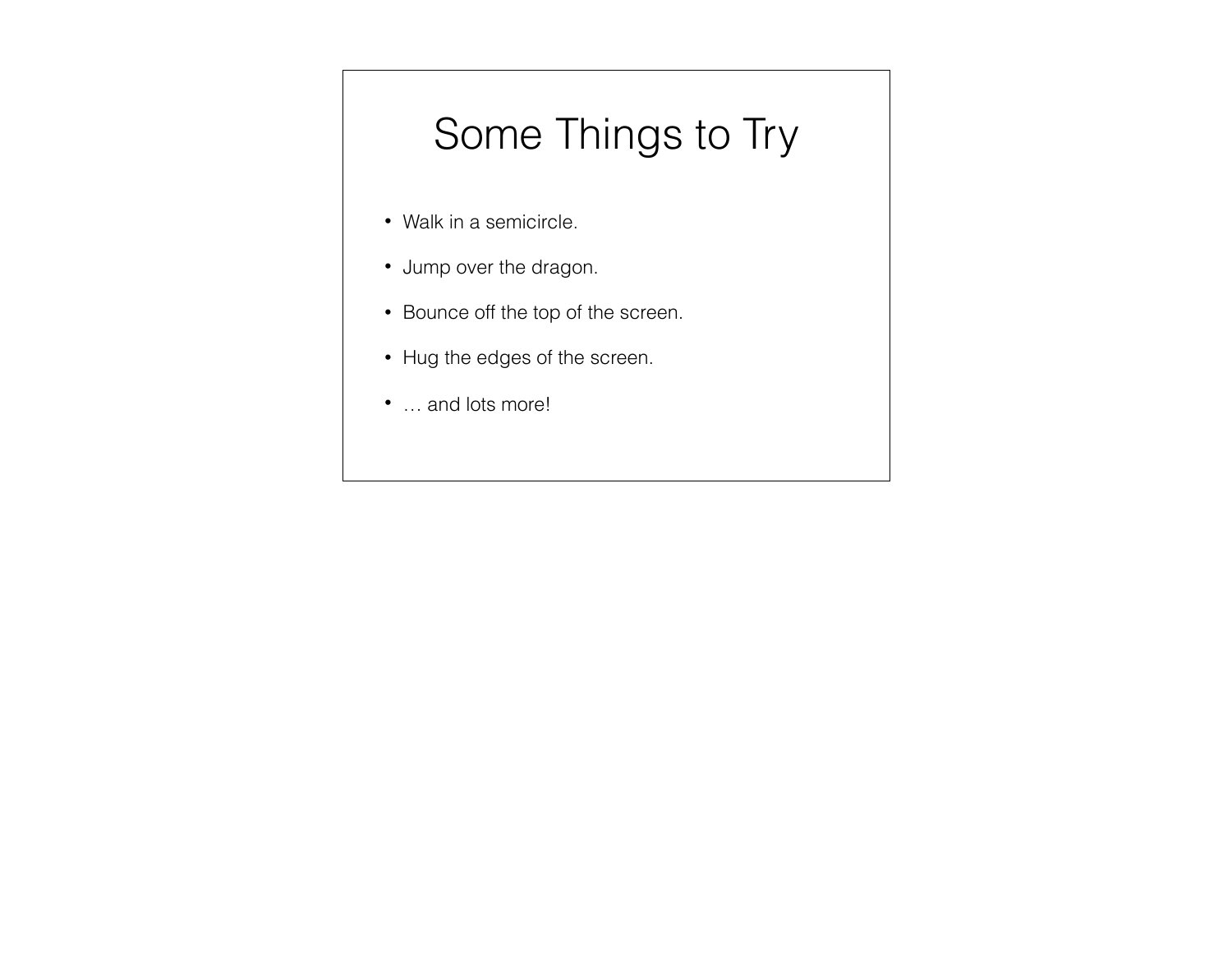

6:30 - 6:45 Debriefing (Slides 14-18 held in reserve) First project participants' solutions on the smart board Use Slides 14-18 to discuss connections to mathematics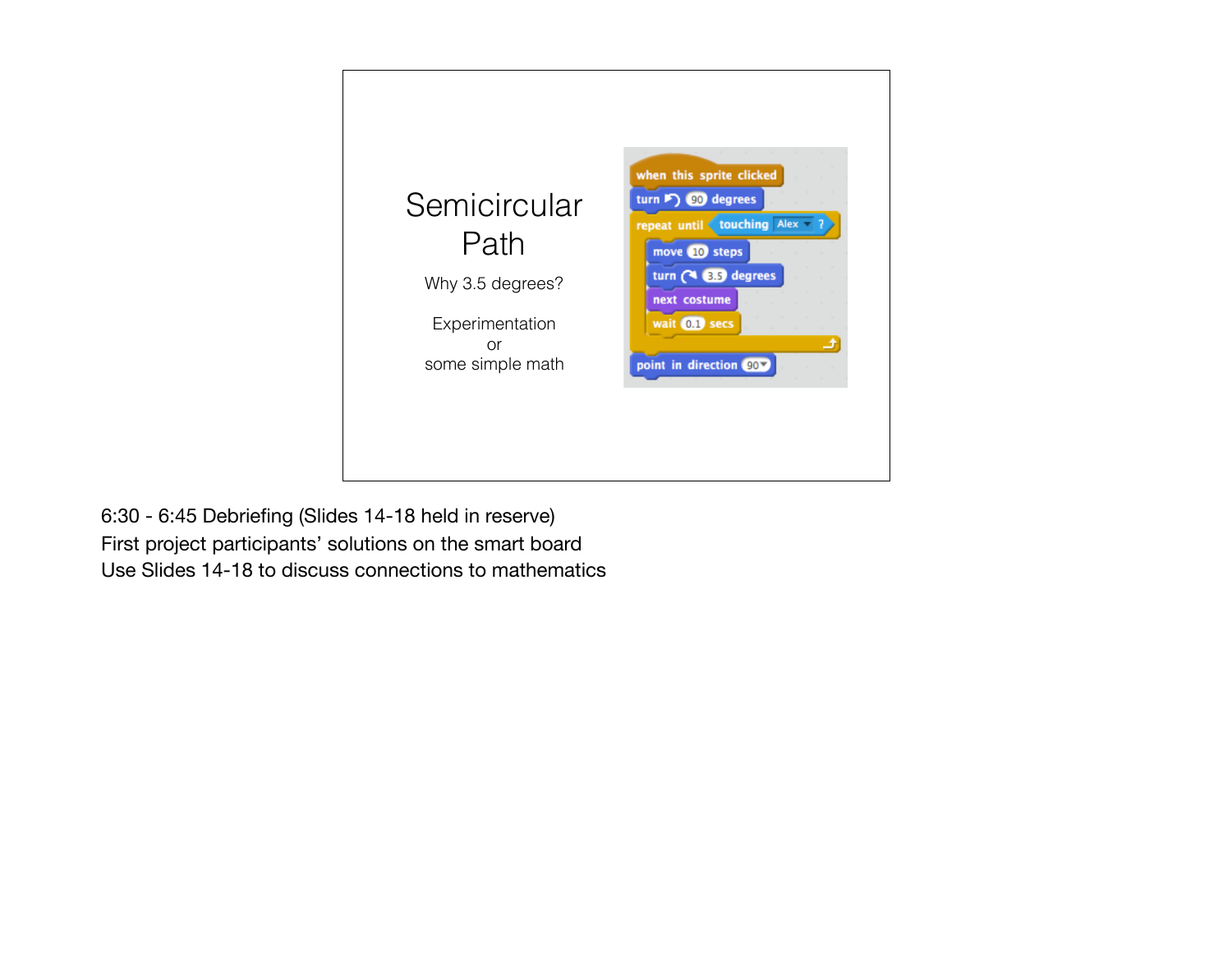

6:30 - 6:45 Debriefing (Slides 14-16 held in reserve) First project participants' solutions on the smart board Use Slides 14-16 to discuss connections to mathematics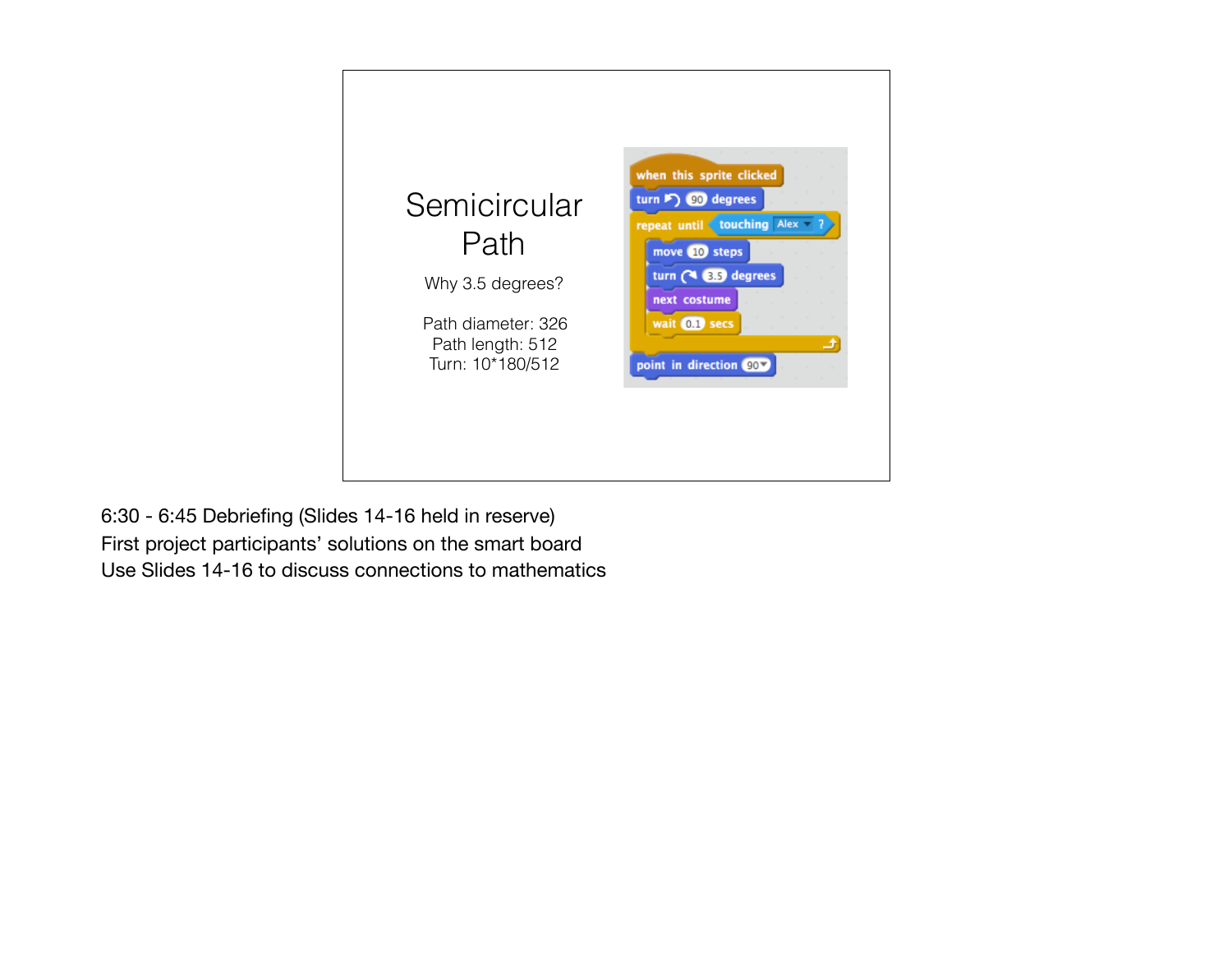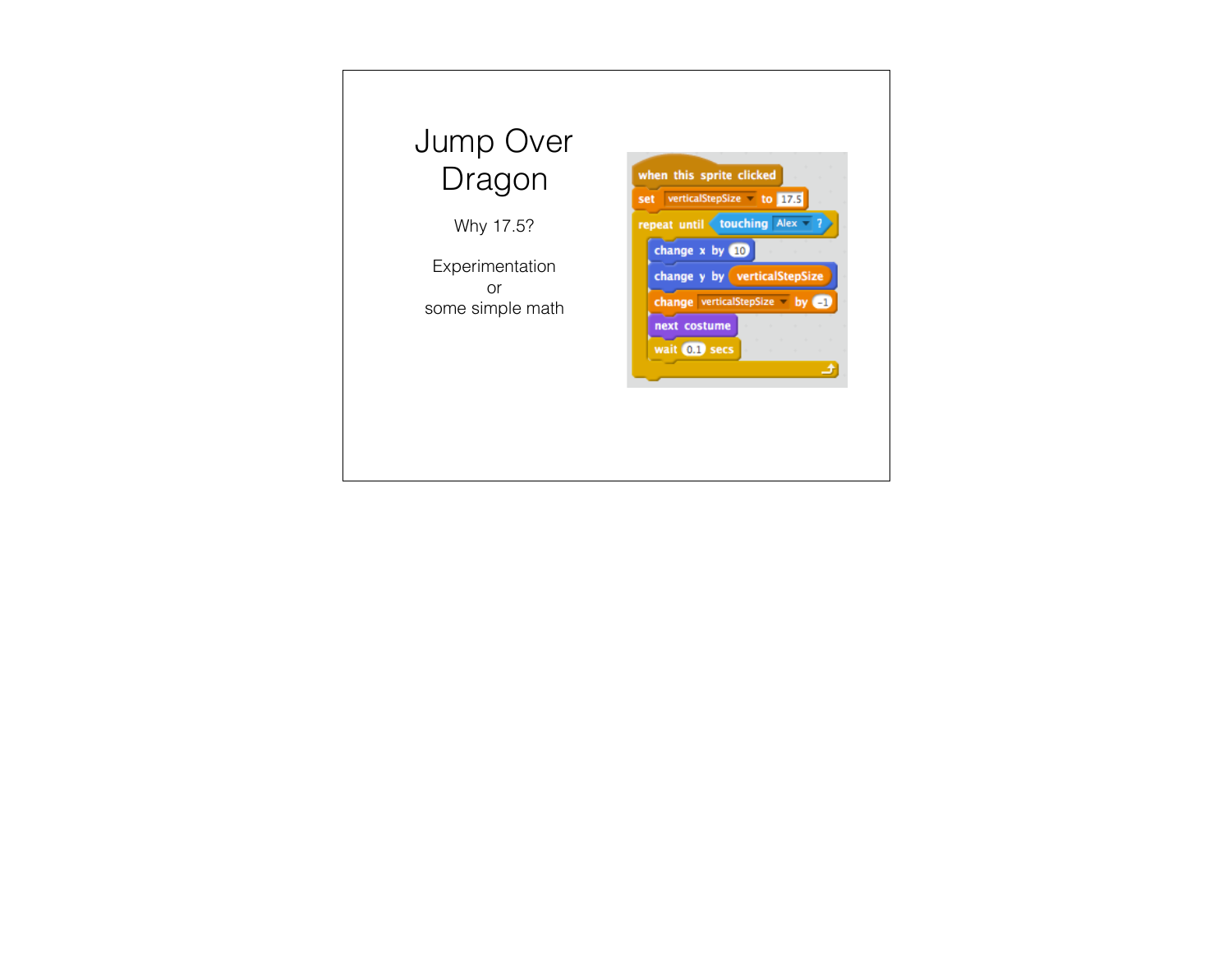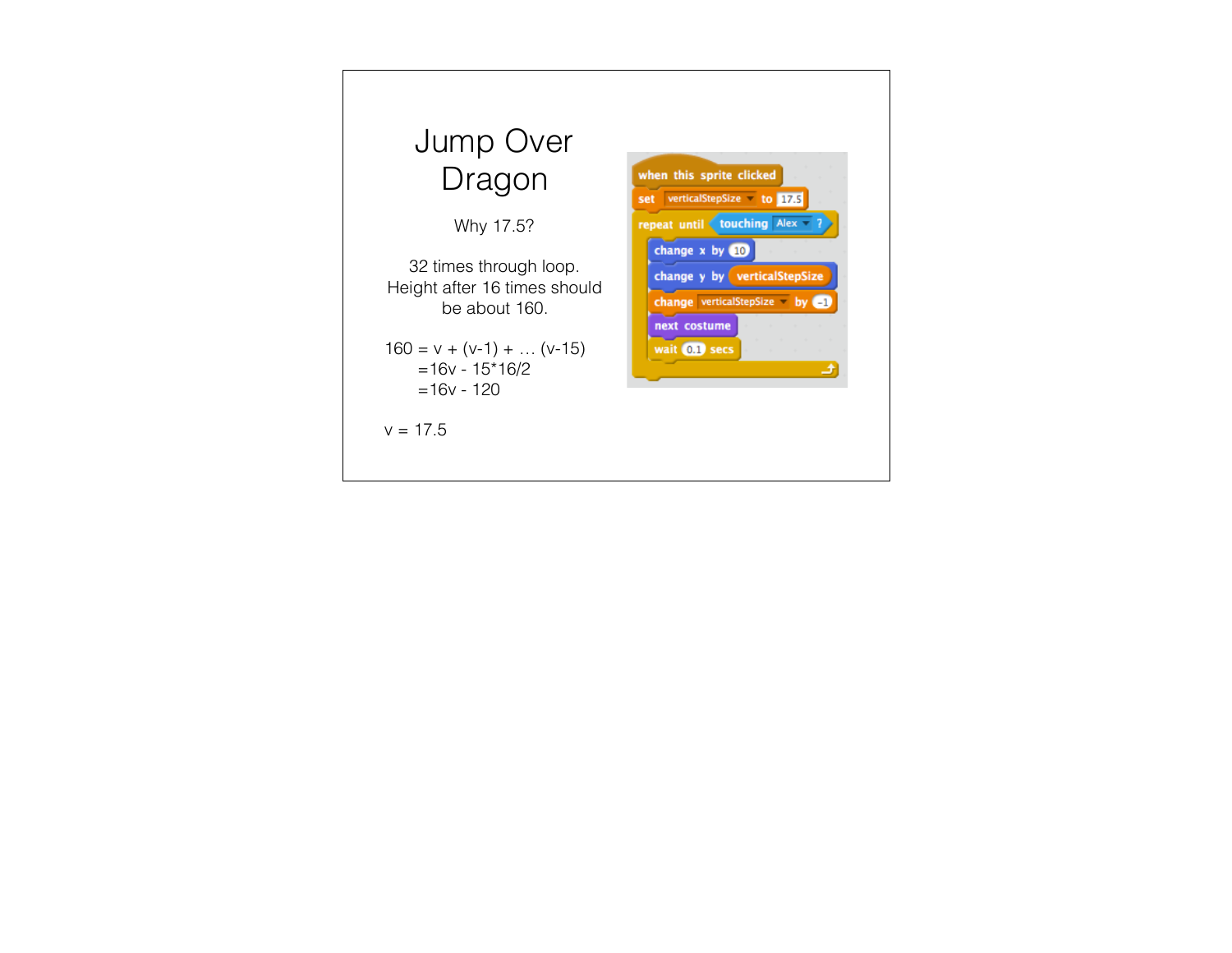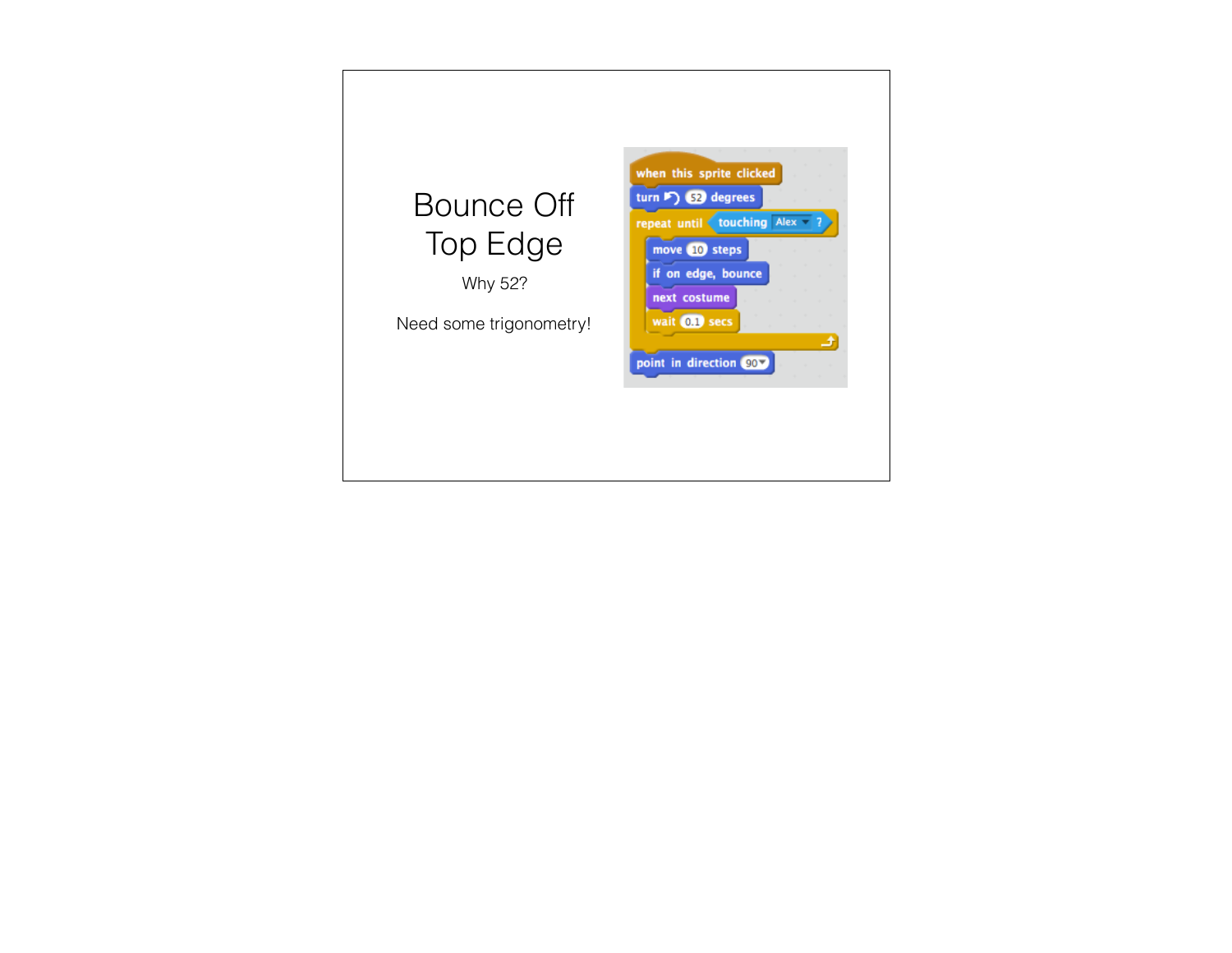

6:45 - 6:50 Debriefing, continued Slides 19-21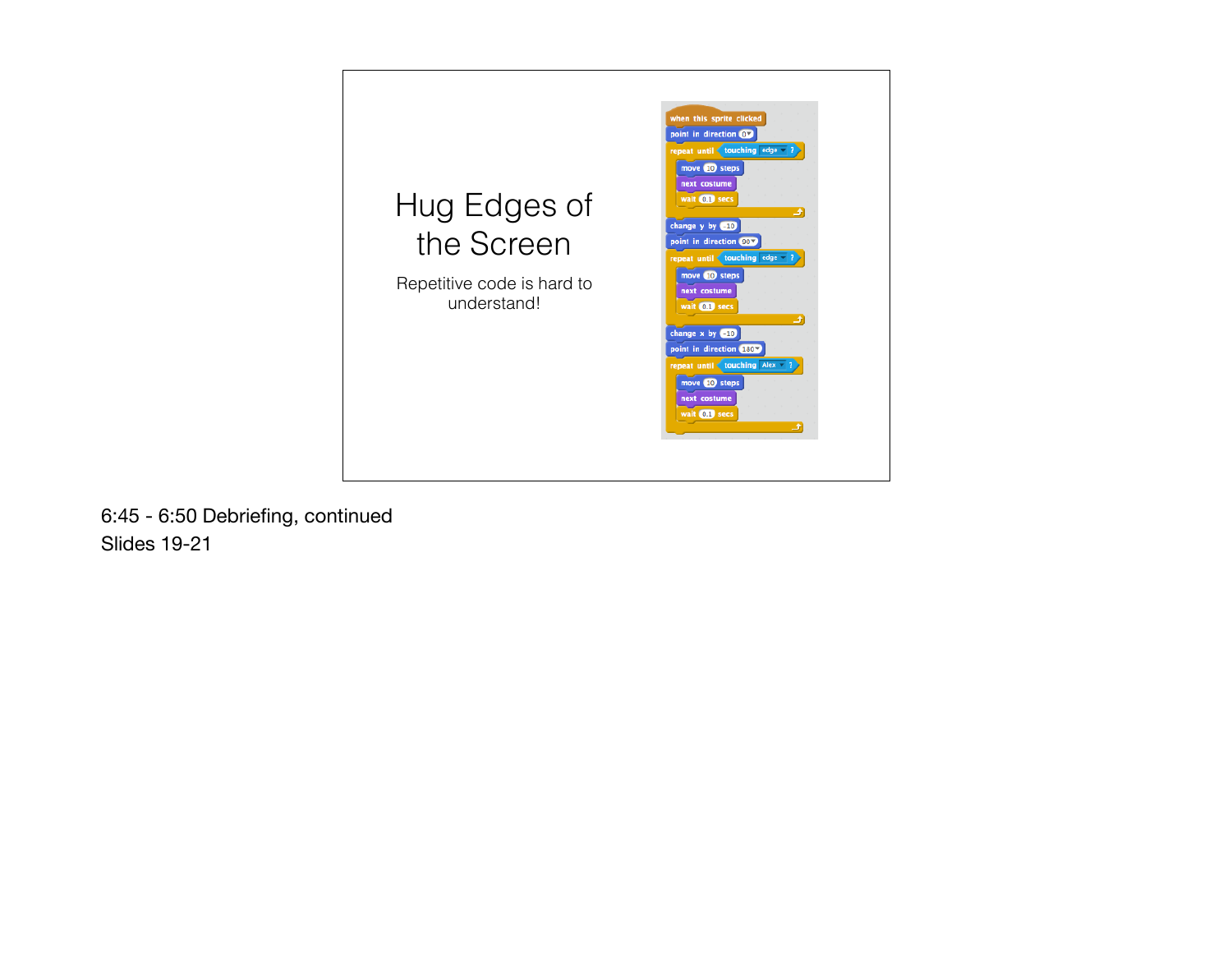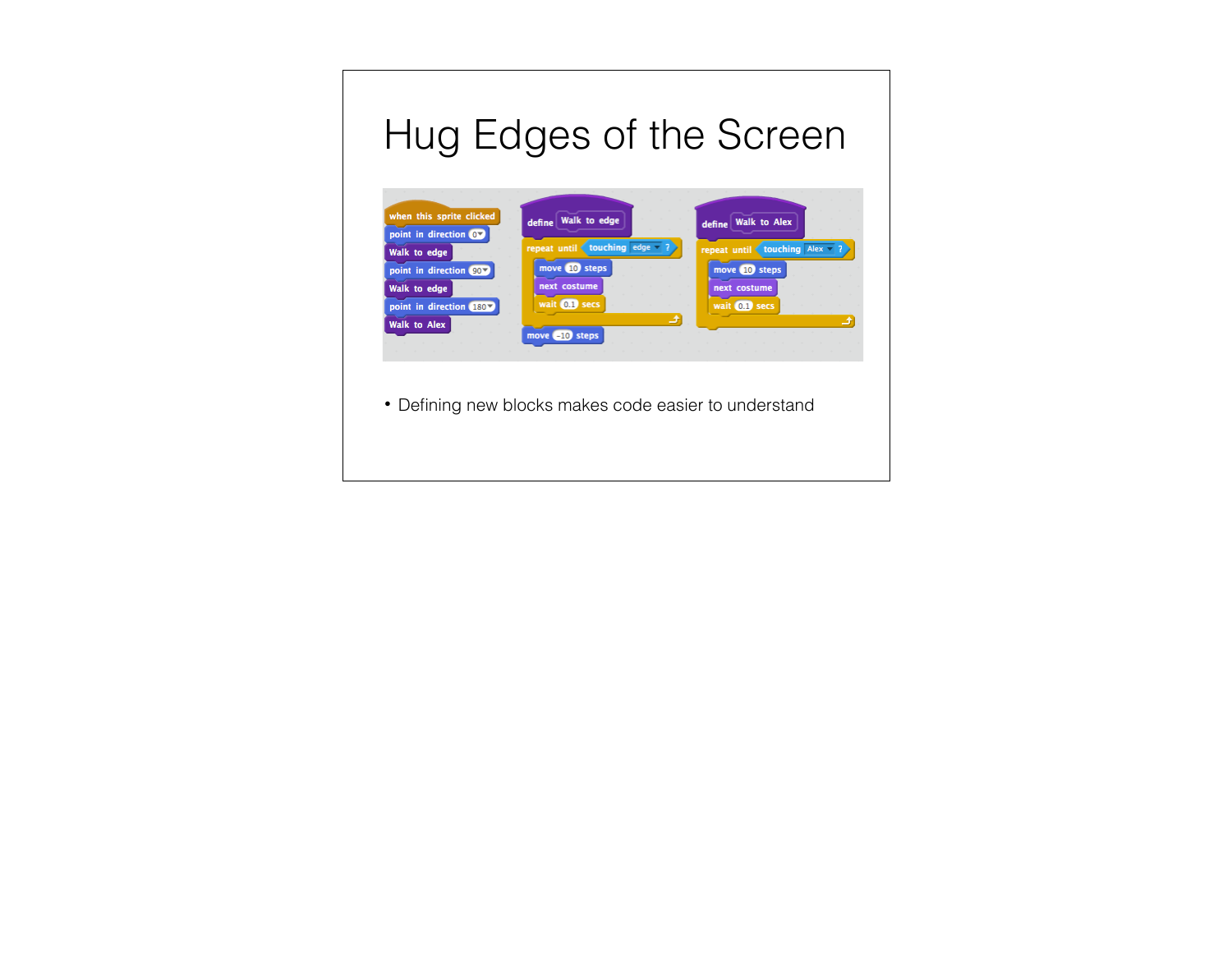# Hug Edges of Screen



• Defining a more general block makes the code even better

| point in direction d         |  |   |  |
|------------------------------|--|---|--|
| repeat until touching target |  | 7 |  |
| move <b>10</b> steps         |  |   |  |
| next costume                 |  |   |  |
|                              |  |   |  |
| wait 0.1 secs                |  |   |  |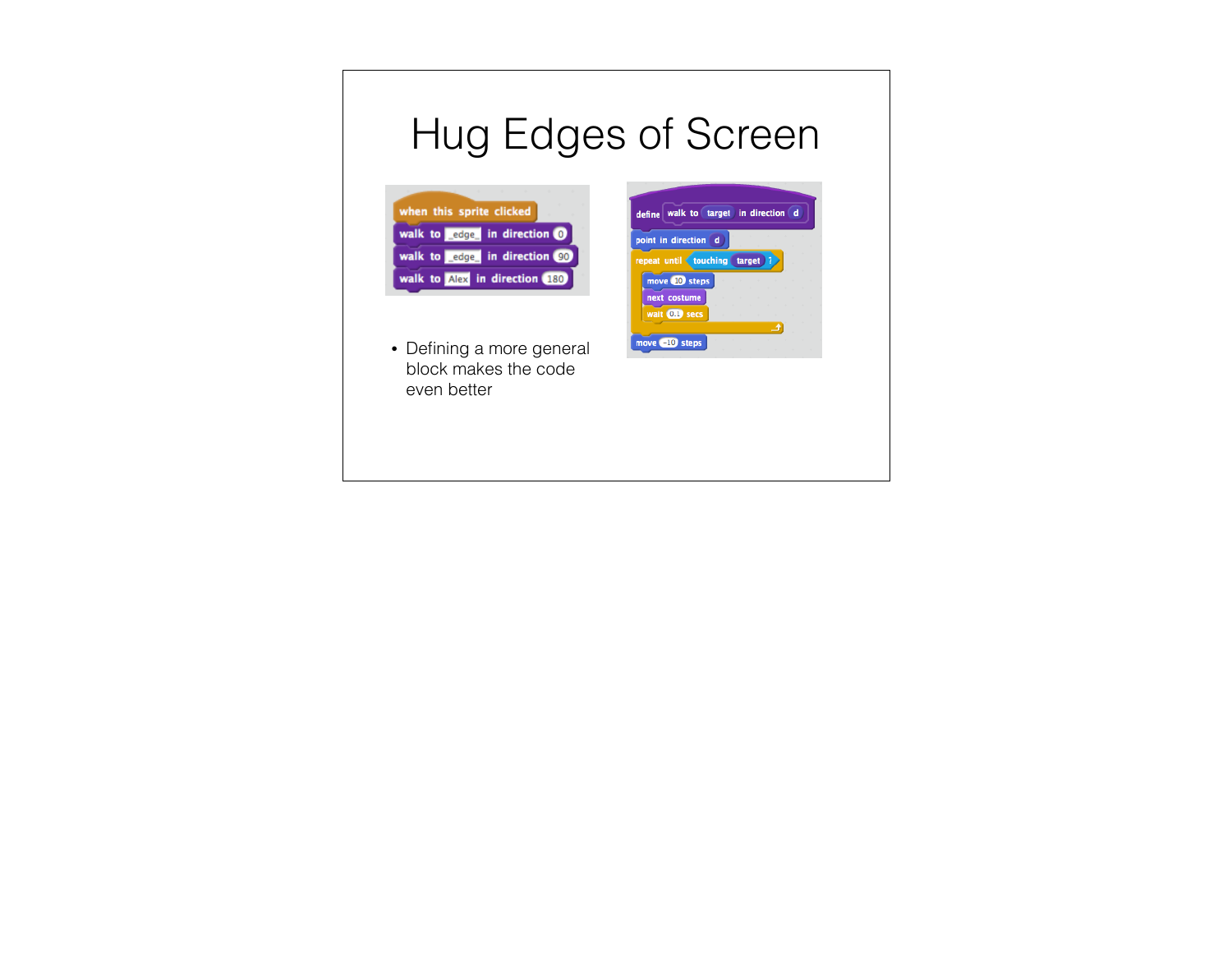### Connections to Common Core Math Standards

- Graph points on the coordinate plane to solve real-world and mathematical problems (5.G)
- Reason about and solve one-variable equations and inequalities (6.EE)
- Know the formulas for the area and circumference of a circle (7.G)
- Understand congruence and similarity using physical models, …, or geometry software; understand and apply the Pythagorean Theorem (8.G)

6:50 Wrap-up, Slides 22-24, leaving time for door prizes, etc.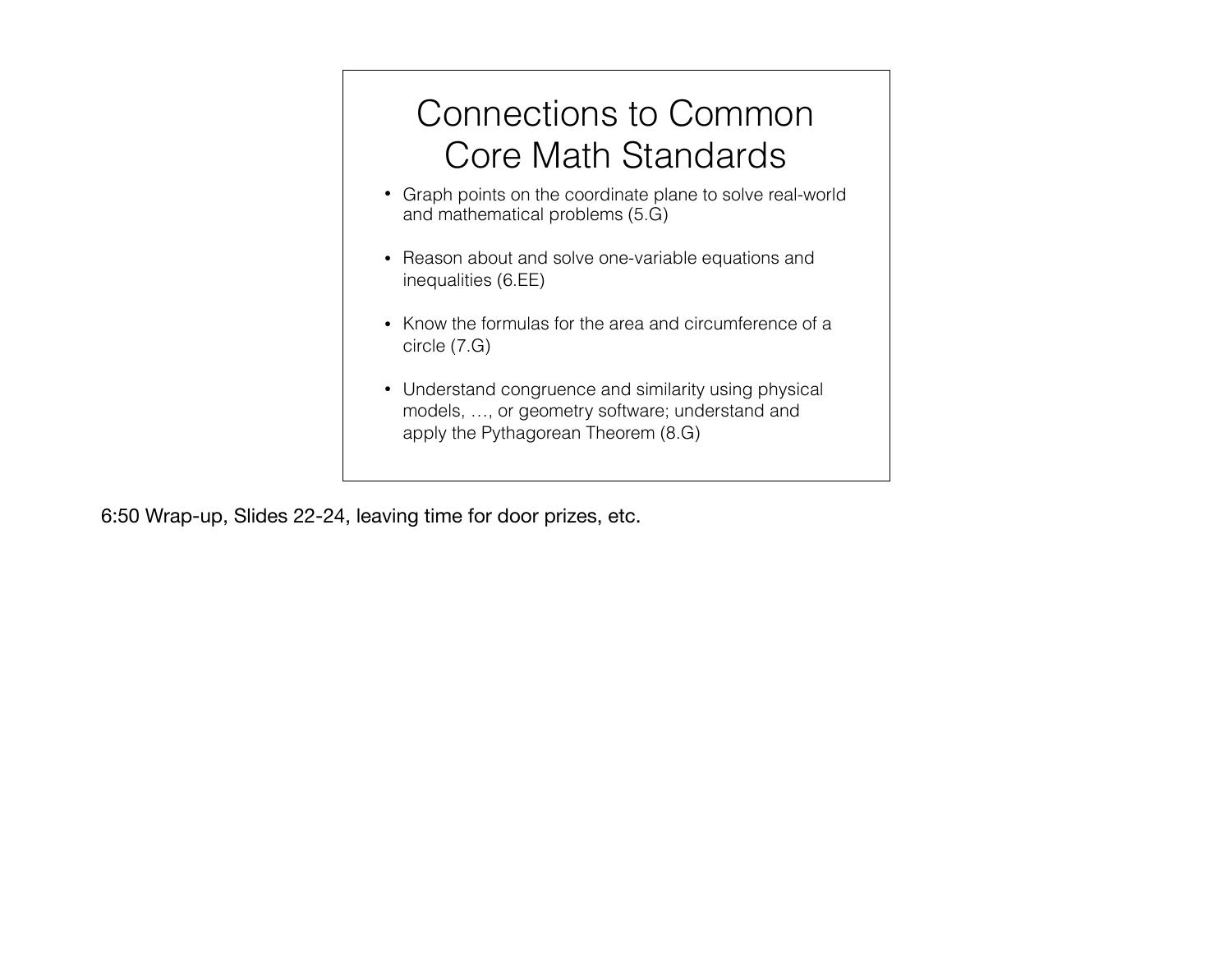